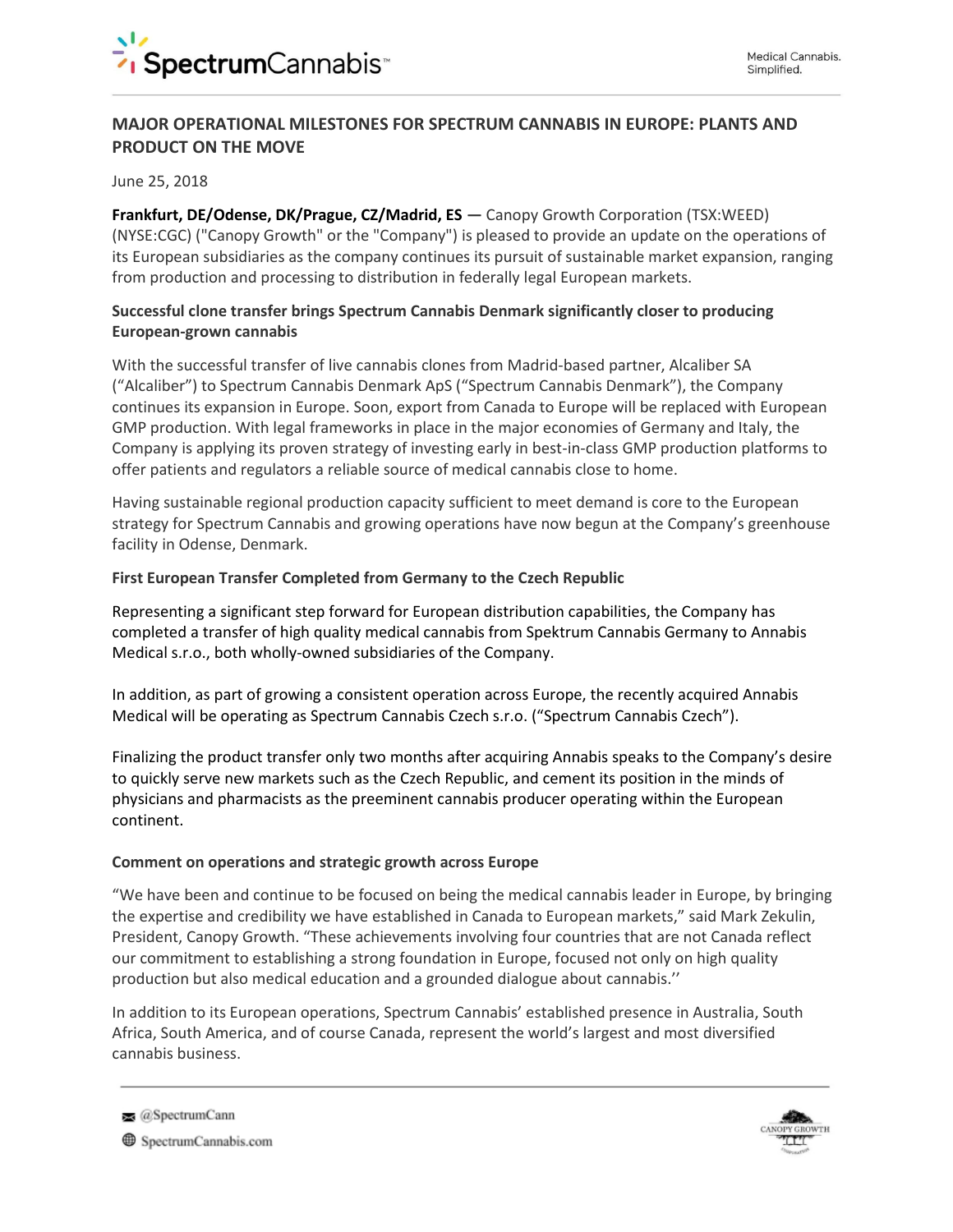

Spectrum Cannabis - *Medical Cannabis. Simplified.* (Even if the operations are complex.)

Contact:

Caitlin O'Hara Media Relations [Caitlin.Ohara@canopygrowth.com](mailto:Caitlin.ohara@canopygrowth.com) 613-291-3239

Investor Relations Tyler Burns [Tyler.Burns@canopygrowth.com](mailto:Tyler.Burns@canopygrowth.com) 855-558-9333 ex 122

Director: Bruce Linton [tmx@tweed.com](mailto:tmx@tweed.com)

#### **About Canopy Growth Corporation**

Canopy Growth is a world-leading diversified cannabis and hemp company, offering distinct brands and curated cannabis varieties in dried, oil and Softgel capsule forms. From product and process innovation to market execution, Canopy Growth is driven by a passion for leadership and a commitment to building a world-class cannabis company one product, site and country at a time.

Canopy Growth has established partnerships with leading sector names including cannabis icon Snoop Dogg, breeding legends DNA Genetics and Green House Seeds, and Fortune 500 alcohol leader Constellation Brands, to name but a few. Canopy Growth operates ten licensed cannabis production sites with over 2.4 million square feet of production capacity, including over 500,000 square feet of GMP-certified production space. The Company has operations in nine countries across five continents. The Company is proudly dedicated to educating healthcare practitioners, conducting robust clinical research, and furthering the public's understanding of cannabis. Through its partly owned subsidiary, Canopy Health Innovations, Canopy Growth has invested millions of dollars toward cutting edge, commercializable research and IP development. Through its partly owned subsidiary Canopy Rivers Corporation, the Company provides resources and investment to new market entrants in order to build a portfolio of stable investments in the sector. From our historic public listing on the Toronto Stock Exchange and New York Stock Exchange to our continued international expansion, pride in advancing shareholder value through leadership is engrained in all we do at Canopy Growth. For more information visit [www.canopygrowth.com](http://www.canopygrowth.com/)

#### **About Spectrum Cannabis**

Spectrum Cannabis, a wholly-owned subsidiary of Canopy Growth, is dedicated to simplifying medical cannabis for patients and healthcare practitioners. Spectrum Cannabis is an international medical business which interfaces with healthcare professionals and patients around the world. Founded in Canada, Spectrum Cannabis operates in Australia, South America, Africa and across Europe. Spectrum